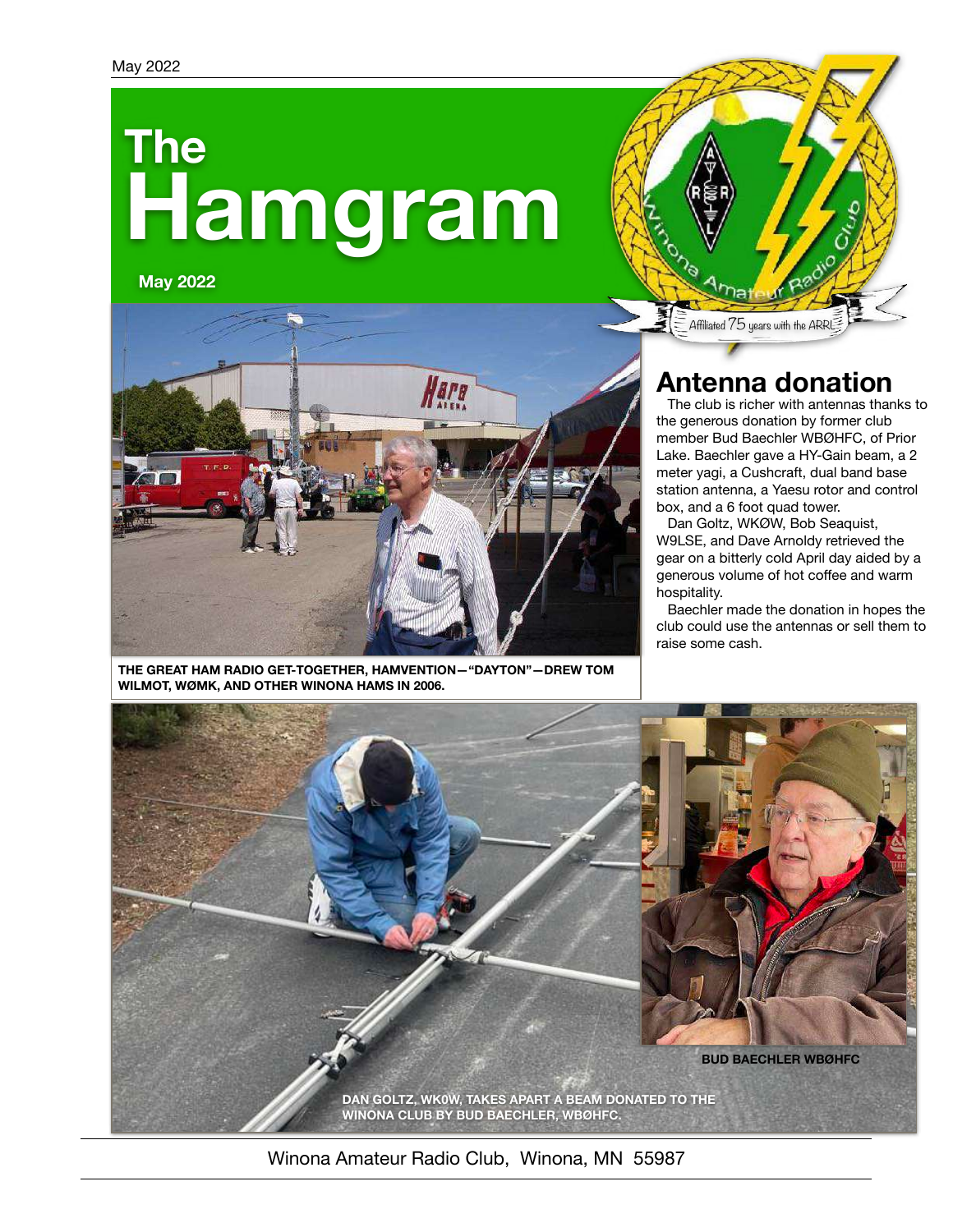

**BILL SORANNO, KBØNKX, SHOWS HIS JOY AT HELPING PROVIDE COMMUNICATION AT TRINONA, SUNDAY, JUNE 12. LEARN HOW TO SHARE THE JOY WHEN TRINONA PLANS ARE EXPLAINED DURING THE MAY CLUB MEETING, 7 P.M., THURSDAY, MAY 19, ON ZOOM.**



Field Day is ham radio's open house. Every June, more than 40,000 hams set up temporary stations in public places to demonstrate ham radio's science, skill and service to our communities and our nation. It combines public service, emergency preparedness, community outreach, technical skills and fun all in a single event. The objective is to contact as many stations as possible, and to learn to operate in abnormal situations in less than optimal conditions.

The first time I ever saw amateur radio in action was at the home of my Dad's friend, Earl Wilson. My sharpest memory of that is when Earl tried calling "CQ" and, after each utterance, making a notation of it in his log. In those days Hams kept detailed logs that kept track of all operations successful or not.

In my own career operating a Public Radio station we kept detailed operating and program logs, went over them word-byword and line-by-line to assure "T"s were crossed and "I"s dotted and we were terrified if an FCC engineer would show up to check our work. *We never were gigged!* Today the FCC no longer requires logs, just that you can prove, if asked, how you are operating.

Logging is so much different now, from being more of a

convenience than a requirement, and to being a huge assistant that can do so much for an operator automatically.

I have a couple logs including Rumlog, a Mac based computer log originated by a German. My secondary log and the one I use for contests is N3FPJ, which is a log with subsets for all the popular contests. It's a PCbased log that records your contacts and can do



**By Bob Seaquist, W9LSE**



much more. In fact it does much more than I have imagined. It can send calls, do some digital stuff and automatically fill exchanges needed in contests. All I have to do is enter the contact's call and the log enters the time of the contact and the frequency on which it was made. At contest's end you simply e-mail the log file to the contest operator. No

messy paper sheets, just a tidy, accurate account of what you did in the contest. N3FPJ has a modest upfront cost but updates and logs specific for a contest come with no additional charge. A fun byproduct is that when you contact Scott Davis, N3FPJ, the program gets excited and tells you you've contacted him! N1MM, the free logging software the club uses during Field Day is similar. We also contacted N1MM, Thomas Wagner, at 2021's Field Day.

Most contest software gives a graphical display of stations arranged by frequency. The map is either populated by spots from packet clusters and skimmers, and/or may be filled in using data entered by the user.

Logs, in addition to all the information they provide, can be a fun record of contacts and, if you repeat a contact, a reminder of the last ones.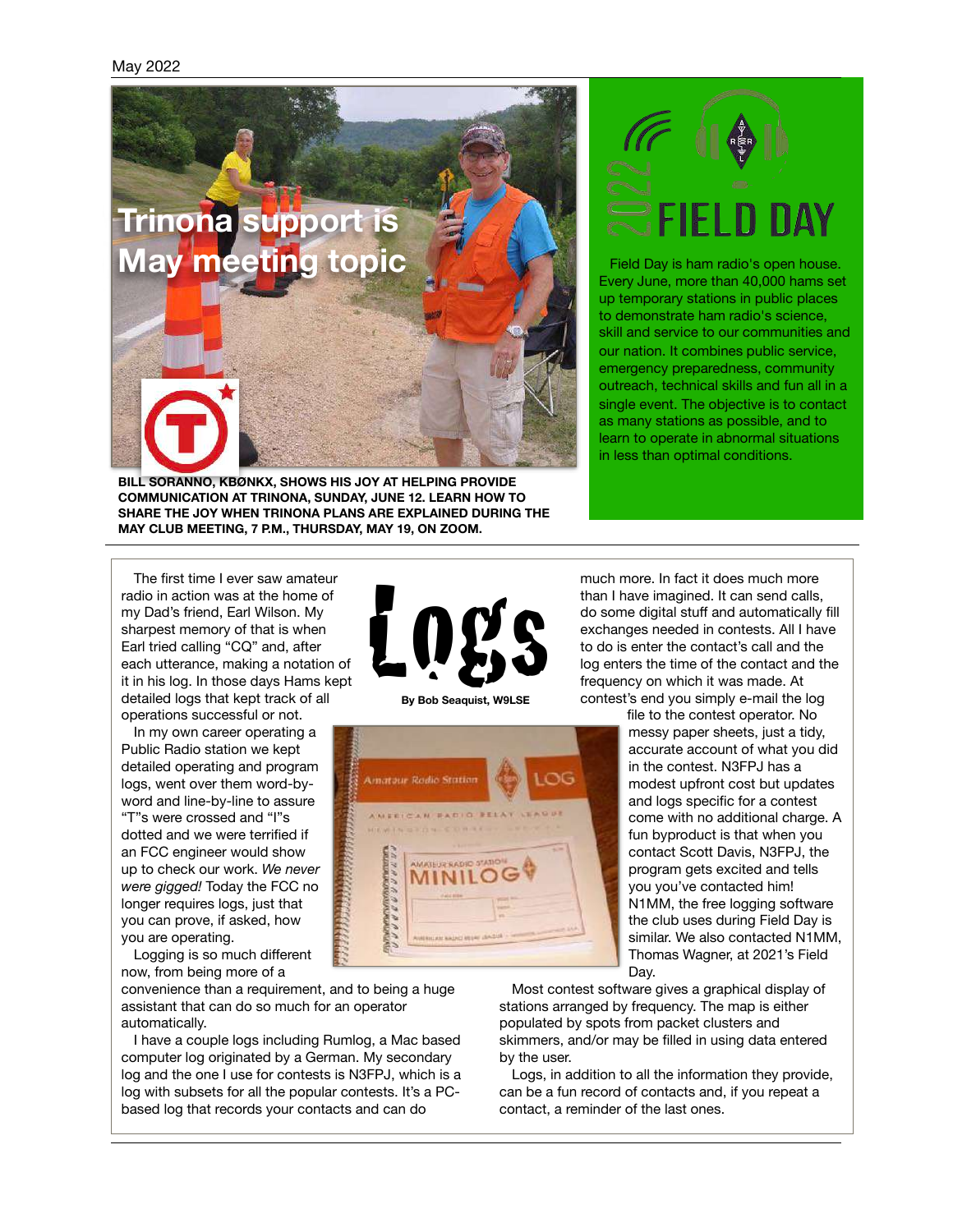# **WARC Executive Board** (**unofficial minutes**)

**Thursday, May 5, 2022, via Zoom**

**Board members**: Paul Schumacher, KØZYV; Lance Tagliapietra, ADØUT; Harro Hohenner, KG6RLM; Bob Seaquist, W9LSE; Mike Foerster, WØIH*;* Dan Goltz, WKØW; Clare Jarvis, KØNY. **Guests**: Bill Lippert, ACØW; Tom Wilmot, WØMK; John Kowalik, K2OPT; Al Rothering, KFØGTF.

7:01 **Call to order**: Paul Schumacher, KØZYVpresident

**Minutes**: Bob Seaquist, W9LSE. *Approved* **Treasurer's Report**: Harro Hohenner, KG6RLM. *Approved*.

| Balance on 4/30/2022                 | \$5,641.20 | est |
|--------------------------------------|------------|-----|
| Check #943 for \$59.40 was deposited |            |     |
| Balance reported by bank             | \$5,581.80 | ha۱ |
| Paid members                         | 35.        | sin |

**Club Grants**: Bob Seaquist, W9LSE. Presentation of the ARRL Club Grant program to gauge interest in whether club will pursue a grant. Ben Kuhn, KUØHN, is working on a project and we will check with him.

#### *Motion: Clare. Table, no second.*

**Trinona**: Lance Tagliapietra, ADØUT. May club program will be on Trinona. Meeting will be on Zoom due to rise in Covid. There haven't been volunteer coordination meetings yet.

**Field Day:** Dan Goltz, WKØW. Marv Rodvold, AC9TO, volunteered to head. Erik's, WBØNIU, daughter, Emily, committed the farm for our use. We've asked for the county tower trailer. KØNY volunteered to be safety officer. Generators are available from W9LSE and K2OPT. The club's June meeting will be devoted to Field Day.

**Fox Hunt**: Clare Jarvis, KØNY. Willing to organize a hunt.

*Motion: K0NY purchase fox and inexpensive radio up to \$150. Mike/Lance. Deny; did not pass. Instead, a Ham to be the fox*.



**PAUL SCHUMACHER, KØZYV, OPERATES FOR FIELD DAY. THIS YEAR FIELD DAY WILL BE JUNE 25-26.**

**Public Service**: Dan Goltz, WKØW. Winona County is working on a contract for a tower climber for the Witoka Tower.

Emergency Manager Ben Klinger will know May 19 if we may use the tower trailer for Field Day.

The National Weather Service held a Skywarn training session in Winona April 27. Several Winona area hams attended.

The National Weather Service confirmed two tornadoes in Winona County south of Lewiston April 15 determined by satellite imagery. Winds were estimated by the weather service to be 75-80 mph.

Peak tornado season in Minnesota is in June. There have been five confirmed tornadoes in Winona County since December.

Michael Kurz has been appointed the new Warning Coordinator for the National Weather Service in La Crosse.

Equipment has not been inventoried at the EOC due to construction and parking problems in the area.

The club accepted donation of three antennas, a small quad tower and a rotor from Bud Baechler, WBØHFC. They are stored at Witoka.

Trinona is accepting volunteer registrations. Ride the Ridges planning continues.

**Custodian**: Mike Foerster, WØIH. The Witoka remote was down at the end of April; an update needed to be installed. All is working again. Updates seem to be needed often.

Ben Kuhn, KUØHN, worked on the new PC. More apps need to be installed. The PC should auto boot at 6 a.m. if it is off. The 160m End Fed Half Wave is disconnected.

The donated antennas include a HyGain TH5 antenna, an 11 Element Cushcraft VHF FM beam, a Comet GP-3 dual band antenna

> and a 10' aluminum four-sided tower roof mount. The Off Center Fed Dipole

from KUØHN is anchored in the field. We asked the mower to notify us so we may move it before mowing.

The 442.150 repeater will be cleaned.

The farmer by the tower reported airplanes flying near the unlit tower. He contacted County Emergency Management.

Repeaters all seem to be working fine. Trips to them are planned to make a few changes and clean.

**Club Recognition**: Bill Lippert, ACØW. Plan for Bill, our ARRL Dakota Division Director to present the ARRL affiliated club recognition at the August inperson meeting.

**Adjourn**: 8:02 p.m.